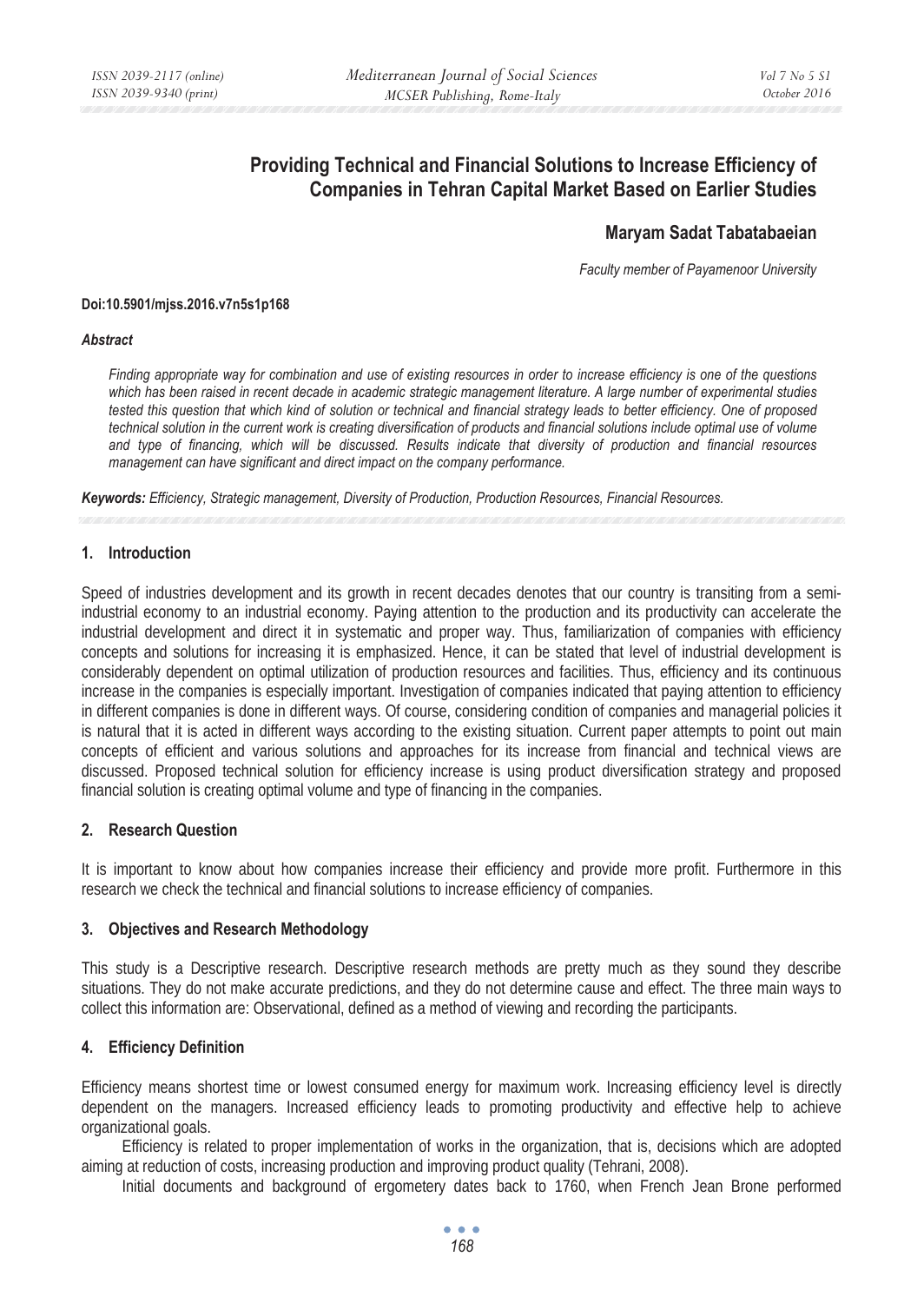investigation on the operations for making pin to correct its interactions. Even one hundred years before scientific management, industry owners in France and England used a kind of work measurement for determining performance (efficiency) standards and correction of interactions. With initiation of scientific management movement early at 1900, Frederick Wincel, Teilor and Lilian Gilbrith conducted studies to enhance efficiency of workers' division of labor, improve working conditions and determine standard work time (Abtahi & Mehrijan, 2002).

## **5. Diversity of Production Strategy**

In order to economically explain that why companies tend to adopt product diversification strategy it should be noted that some studies, which have been based on domestic capital market theory and the allocation of resource efficiency, rely on positive impact of diversification. Other studies explain agency issues as motive for diversification in companies. Overall, relationship between diversification and organizational efficiency has been subject for many studies in the past years. Experts obtained three contradictory findings regarding relationship between the two variables. Some evaluated this relationship as positive, some found negative relationship between them, and others found no relationship between them. Thus, regardless of the way of diversification measurement, diversification literature has contradictory findings regarding discovery of relationship between diversification and organizational efficiency.

### **6. Determine the Size and Type Suitable Financing Strategy**

Economic institutions and units seek for methods to increase efficiency and improve their liquidity for repayment of debts and confrontation with unexpected conditions in order to preserve survival in competitive markets. Fr adequate liquidity in the institutions, they can finance in different ways. Financing means providing financial resources and cash for continuation of company's activity and creating and launching development and profitable plans for these economic units. Financing is done through issuance of stocks, sale of bonds and loans and credits. They can issue stocks and raise their equity or issue bonds. Lending and borrowing are other ways of financing for institutions.Issuing bonds and borrowing increases debt of the economic unit. They way of financing by the institutions and their financing volume are issues that affect the economic performance of the unit.

Research works have obtained different conclusions; in some cases, lack of impact of technical and financial factors on efficiency of companies has been suggested, while some suggested positive and significant relationship, and in some fewer cases, inverse relationship between these factors and efficiency was obtained. Of course, statistical population and different periods of time for research works as well as using different measurement models with different variables or methods for testing hypotheses are factors for differences in findings of these research works.

Anyway, managers and owners of economic units if accept that some factors and solutions may influence efficiency of their companies, can seek for suitable ways, whether through proposed solutions in the current work or through other existing solutions in order to improve efficiency and increase efficiency of their companies.

Results obtained from previous studies are classified as follows:

**Table 1:** Lack of impact of financial and technical factors on company's efficiency

|                              | Researcher/                                               | Year | Explain the research and its results                                                                                                                                                                                                                                                                                                                                                                                                                                                                                                                                                                                                                                                                                               |
|------------------------------|-----------------------------------------------------------|------|------------------------------------------------------------------------------------------------------------------------------------------------------------------------------------------------------------------------------------------------------------------------------------------------------------------------------------------------------------------------------------------------------------------------------------------------------------------------------------------------------------------------------------------------------------------------------------------------------------------------------------------------------------------------------------------------------------------------------------|
|                              | Researchers name                                          |      |                                                                                                                                                                                                                                                                                                                                                                                                                                                                                                                                                                                                                                                                                                                                    |
| Technical factors            | Kazerouni & harighy                                       | 2005 | In a research entitled "diversification of commercial transactions and its role on economic<br>development", relationship between diversification of transactions and its impact on economic<br>indexes is studied. In this research, using indigenous models, diversification of transactions as<br>alternative for product diversification beside other factors like human resources and physical<br>capital during 1359 to 1379 Is discussed.<br>Diversification of commercial transactions, due to high fluctuations, may lead to economic<br>instability in some periods, and lead to economic prosperity in some periods, thus transactions<br>diversification has no impact on economic growth (Kazeruoni & Harighy, 2005). |
| (Diversity of<br>Production) | Tehrani & Ahmadian                                        | 2006 | This research by studying different measurement selected an appropriate model to measure the<br>product diversification and check the relationship between product diversification and risk and<br>stock return in productive companies in Tehran Stock Exchange.<br>The result was that there is no tangible relationship between aspects of organizational<br>diversification and efficiency and risk of companies (Tehrani & Ahmadian, 2006).                                                                                                                                                                                                                                                                                   |
|                              | <b>Boston Consulting</b><br>group (from Tehrani,<br>2007) |      | 2007 In this study Sum of return to stakeholders for enlarging German companies during years 1991<br>to 1995 is analyzed. The research find that there is no specific relationship between type and<br>level of diversification was observed and the number of good and bad focused companies in the<br>sample was the same as conglomerates (Tehrani, 2007).                                                                                                                                                                                                                                                                                                                                                                      |

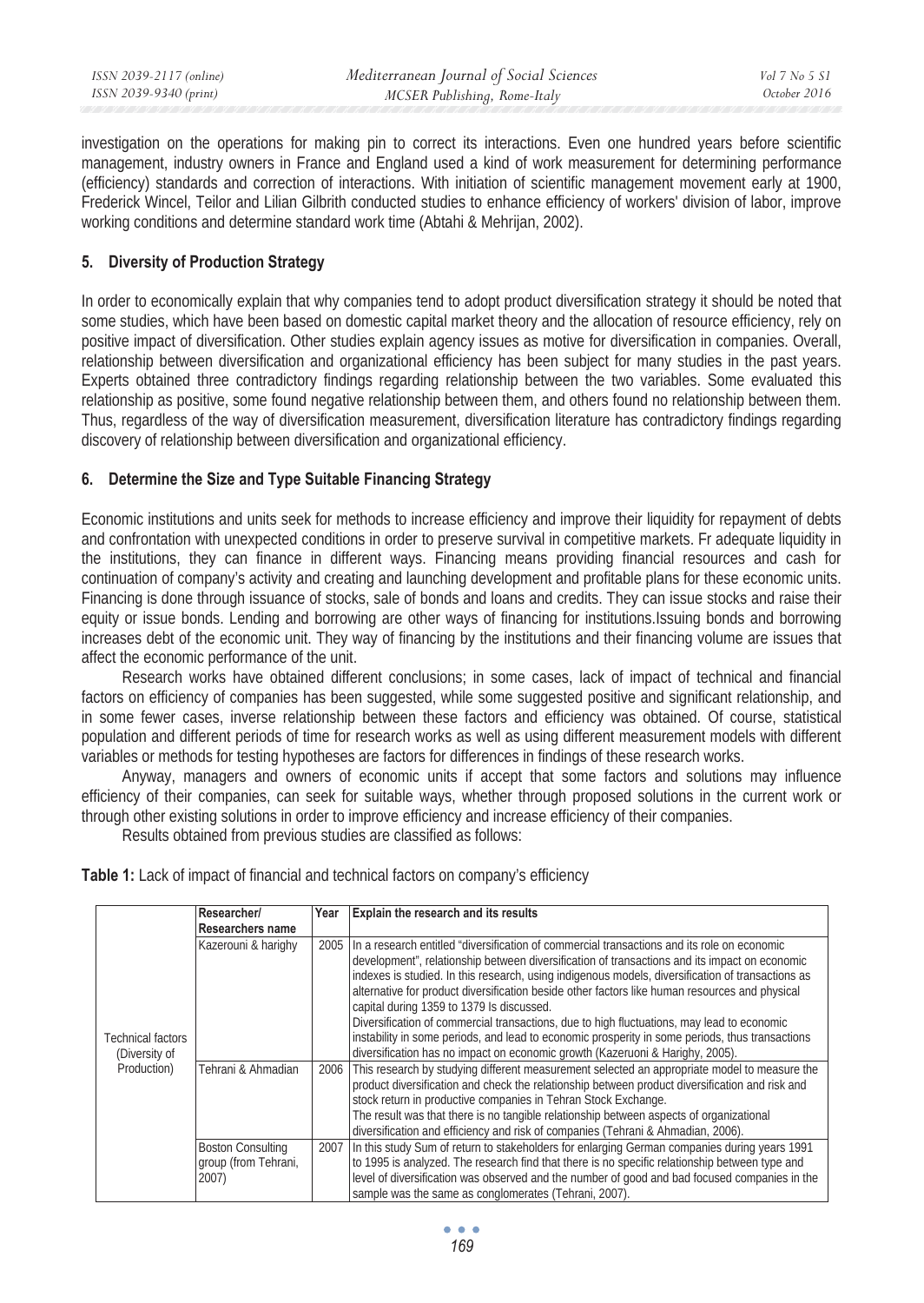|                                                      | Tehrani                   |      | 2008 In this research through Tehran Stock Exchange accepted companies, 150 companies were<br>selected as statistical sample among companies listed in Tehran Stock Exchange, and research<br>period was selected between years 1381 to 1384. In order to investigate impact of diversification<br>on financial performance, diversification was defined as dependent variable and financial ratios<br>as dependent variable, and hypotheses were tested using statistical tests, and following results<br>were obtained:<br>1. There should be an ongoing development in management of diversification oriented managers<br>and lack of proper management is one of the reasons for failure in the companies.<br>2. Lack of skilled and experienced work labor, high launching costs or diversification of<br>companies, existing economic conditions and major goal of company for diversification (mostly<br>higher profitability) were mentioned as failure factors in diversity-oriented companies.<br>This study fined that ther is ni significant relationship between diversity and financial ratios<br>(Tehrani, 2008). |
|------------------------------------------------------|---------------------------|------|----------------------------------------------------------------------------------------------------------------------------------------------------------------------------------------------------------------------------------------------------------------------------------------------------------------------------------------------------------------------------------------------------------------------------------------------------------------------------------------------------------------------------------------------------------------------------------------------------------------------------------------------------------------------------------------------------------------------------------------------------------------------------------------------------------------------------------------------------------------------------------------------------------------------------------------------------------------------------------------------------------------------------------------------------------------------------------------------------------------------------------|
|                                                      | Mojtahedzadeh et.al       | 2009 | This study checks the effect of types and volume of financing on the companies operating<br>performance.<br>Results show that not only financing has no effect on operational performance before and after it,<br>but also type and volume of financing has no considerable effect on most criteria of operational<br>performance (Mojtahedzadeh et.al, 2009).                                                                                                                                                                                                                                                                                                                                                                                                                                                                                                                                                                                                                                                                                                                                                                   |
| Financial factor<br>(level and type of<br>financing) | Asadi and pour<br>ghorban | 2010 | This study investigated effect of stock return on financing methods adopted by the companies.<br>The results show that there is no significant relationship between Funds from the issue of shares<br>and future return of stock (Asadi and pour ghorban, 2010).                                                                                                                                                                                                                                                                                                                                                                                                                                                                                                                                                                                                                                                                                                                                                                                                                                                                 |
|                                                      | Sheikh et.al              |      | 2014 In this study the relationship between diversification variable as independent variable and<br>financial ratios as dependent variable was investigated using statistical tests (Sheikh et.al, 2014).                                                                                                                                                                                                                                                                                                                                                                                                                                                                                                                                                                                                                                                                                                                                                                                                                                                                                                                        |

| Table 2: Direct effect of financial and technical factors on company's efficiency |  |  |
|-----------------------------------------------------------------------------------|--|--|
|-----------------------------------------------------------------------------------|--|--|

|                                                      | Researcher/<br>Researchers name         | Year | Explain the research and its results                                                                                                                                                                                                                                                                                                                                                                                                                                                                                                                                                     |
|------------------------------------------------------|-----------------------------------------|------|------------------------------------------------------------------------------------------------------------------------------------------------------------------------------------------------------------------------------------------------------------------------------------------------------------------------------------------------------------------------------------------------------------------------------------------------------------------------------------------------------------------------------------------------------------------------------------------|
| Technical<br>factors<br>(Diversity of<br>Production) | Mariss (from Tehrani,<br>2008)          | 1964 | The Researcher argues that Companies are diversified for growth and need for growth may be personal<br>dream and wish of managers or it may be result of strategy for maximizing stockholders' value through<br>utilization of specific company's assets (Tehrani, 2008).                                                                                                                                                                                                                                                                                                                |
|                                                      | Grant et.al                             | 1988 | The English companies study show that diversification has direct relationship with profitability (Grant et.al,<br>1988).                                                                                                                                                                                                                                                                                                                                                                                                                                                                 |
|                                                      | Palich (from tehrani,<br>2008)          | 2000 | In this research 82 studies have been conducted during three last decades on relationship between<br>diversification and efficiency.<br>The result of 55 research were that diversification is profitable up to a specific point and after that causes<br>efficiency problems. This finding has been kept in three decades studies (Tehrani, 2008).                                                                                                                                                                                                                                      |
|                                                      | Hiland & deilts (from<br>tehrani, 2008) | 2002 | In this research the company was studied experimental considering agency attitude.<br>Results showed Diversified companies have more liquidity (tehrani, 2008).                                                                                                                                                                                                                                                                                                                                                                                                                          |
|                                                      | Rahman limk (from<br>tehrani, 2008)     | 2004 | Researchers say that Great development is achieved in performance after diversification (tehrani, 2008).                                                                                                                                                                                                                                                                                                                                                                                                                                                                                 |
|                                                      | Taghy pour & mousavi                    | 2003 | Researchers study the relationship between diversification and income stability index.<br>Results recommended using the Diversification policy. in the other words there is direct relationship<br>between Diversification and income stability (Taghy pour & mousavi, 2003).                                                                                                                                                                                                                                                                                                            |
|                                                      | Maleki nejad                            | 2006 | The research named "effect of Functional diversity of small and average industries in economic<br>development" Development of small industries is the key for future economic development.<br>According to the results Development and diversification of small industries is necessary for economic<br>development and diversification of small industries has direct impact on economic development (Maleki<br>nejad, 2006).                                                                                                                                                           |
|                                                      | Nath et.al                              | 2010 | In a research by source based vision, researchers check the effect of diversification strategy on<br>performance of 120 supplying companies.<br>The research results showed that companies which are based on market and have diversity products and<br>services have better performance from companies which have limit products and services (Nath et.al,<br>2010).                                                                                                                                                                                                                    |
|                                                      | Rouhi et.al                             | 2013 | In the research the effect of financing methods on banking industry performance was studied.<br>They found that Positive significant relationship was obtained between change in time of dependent<br>investment and change in long term investment rate to total asset and return on assets (Rouhi et.al,<br>$2013$ ).                                                                                                                                                                                                                                                                  |
|                                                      | Fazl zadeh et.al                        | 2014 | In this research Relationship between diversification, free cash flow and performance of companies listed<br>on the Stock Exchange of Tehran was studied.<br>The results say that Positive relationship was observed between product diversification and capital<br>structure. Also, positive non-significant relationship was observed between free cash flow and product<br>diversification. In addition, positive non-significant relationship was obtained between performance of<br>companies listed on Tehran Stock Exchange and product diversification (Fazl zadeh et.al, 2014). |
|                                                      | Didar et.al                             |      | 2014 Researchers in this study check the effect of Business diversification on performance and value of<br>accepted companies in Tehran Stock Exchange In terms of industrial focus level.<br>The results show that Business diversification had positive significant impact on performance of                                                                                                                                                                                                                                                                                           |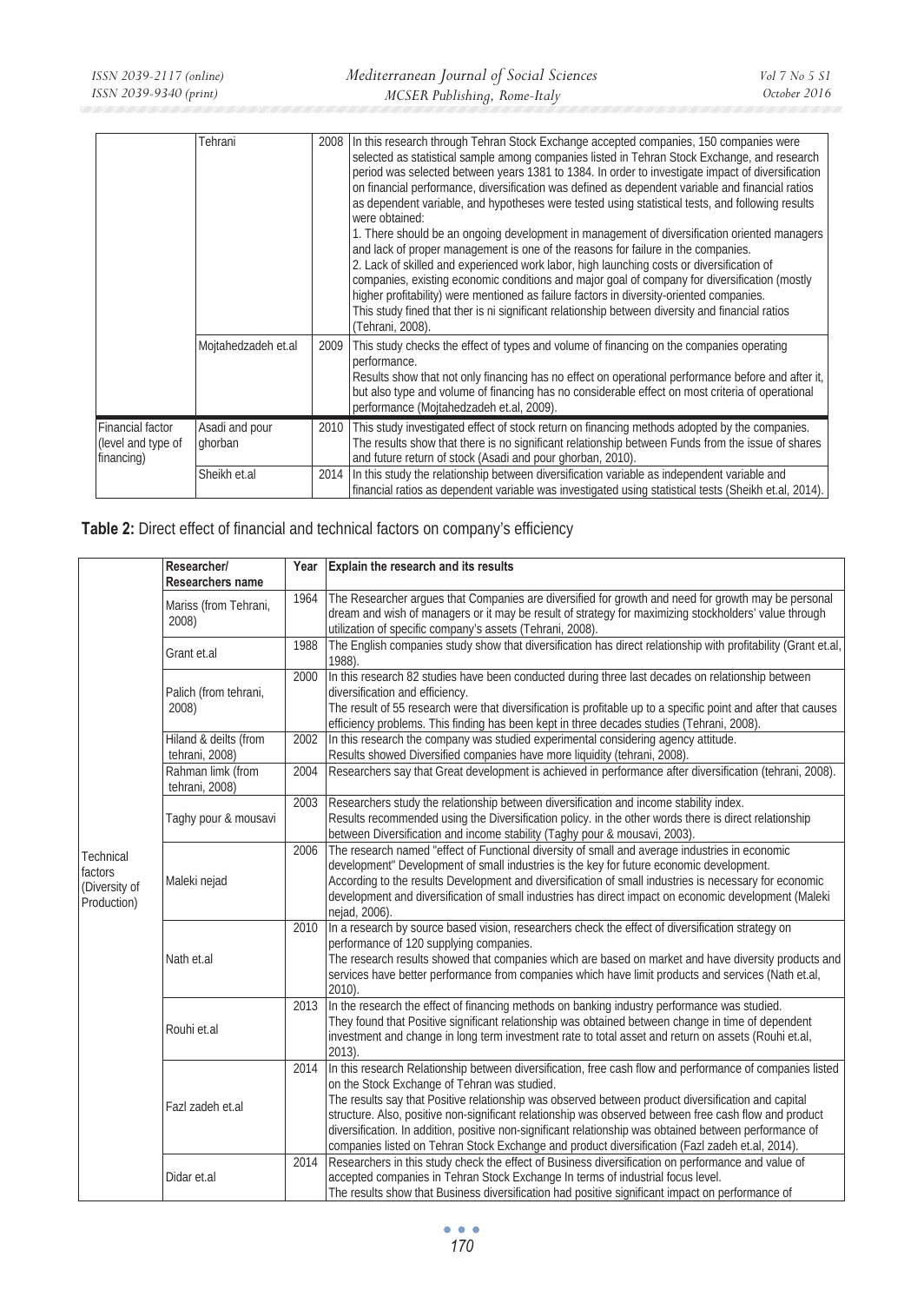|                                                      |                             |      | companies under study and had negative non-significant impact on value of the companies under study<br>(Didar et.al, 2014).                                                                                                                                                                                                                                                                                                                                     |
|------------------------------------------------------|-----------------------------|------|-----------------------------------------------------------------------------------------------------------------------------------------------------------------------------------------------------------------------------------------------------------------------------------------------------------------------------------------------------------------------------------------------------------------------------------------------------------------|
| Financial factor<br>(level and type<br>of financing) | Mclaughlin et.al            | 1996 | Researchers studied Long term operational performance of 960 non-convertible bonds during years 1980<br>to 1993.<br>The results say that Companies showed considerable improvement in operational performance<br>(Mclaughlin et.al, 1996).                                                                                                                                                                                                                      |
|                                                      | Heron & lee                 | 2004 | In this study Different ways of stock issuance for financing, like primary issuance (IPO), secondary<br>issuance, and supply the priority purchase of shares and their impact on operational performance were<br>examined.<br>The results showed that Operational performance is highly related to the type of financing (Heron & lee,<br>2004).                                                                                                                |
|                                                      | Casser                      | 2005 | In this study Relationship between level and type of financing and past and future operational<br>performance of companies from New York Stock Exchange was studied.<br>The results showed Changes in the company's operational performance is regularly related to the type<br>and level of company's financing (Casser, 2005).                                                                                                                                |
|                                                      | Abrazi et.al                | 2007 | In this research Different ways of financing and relationship between financing and firm size, fixed assets,<br>and profitability were studied.<br>According to this research results Despite of lack of significant difference in using different financing<br>methods (retained earnings, stock and debt), there is significant relationship between financing way and<br>firm size (Abrazi et.al, 2007).                                                     |
|                                                      | Cheng et.al                 | 2007 | In this study Relationship between company's strategic system and operational performance after initial<br>public offering in Chinese companies is studied.<br>The results showed These companies had better operational performance before initial public offering<br>compared to similar industries (Cheng et.al, 2007).                                                                                                                                      |
|                                                      | Molla nazari et.al          | 2009 | In this research Relationship between financing (capital increasing and banking loan) methods and<br>success or failure of companies is studied.<br>The results show that There is significant relationship between financing methods and failure in<br>companies listed on Tehran Stock Exchange, and capital increase is more effective on success of<br>companies than bank loans (Molla nazari et.al, 2009).                                                |
|                                                      | Kordestni & najafi<br>omran | 2010 | In this research the Effect of different ways of financing and consuming benefits of these methods on<br>future stock return was studied.<br>Results show that Relationship between net change in total finance, net change in external finance and<br>change in net operational assets financed from internal financial resources and cumulative abnormal<br>stock return is significant, but it is positive unlike expected (Kordestni & najafi omran, 2010). |
|                                                      | Harash et.al                | 2014 | In this study Financing impact on performance of SMEs performance is studied.<br>Researchers found that Financing in SMEs affects efficiency of the companies (Harash et.al, 2014).                                                                                                                                                                                                                                                                             |

**Table 3:** inverse effect of financial and technical factors on company's efficiency

|                              | Researcher/                         | Year Explain the research and its results                                                                                                                                                                                                                                                                   |
|------------------------------|-------------------------------------|-------------------------------------------------------------------------------------------------------------------------------------------------------------------------------------------------------------------------------------------------------------------------------------------------------------|
|                              | Researchers name                    |                                                                                                                                                                                                                                                                                                             |
|                              | Kang et.al                          | 2011 In this study researchers found that There is inverse relationship between level of product                                                                                                                                                                                                            |
|                              |                                     | diversification, company's performance and supplements (Kang et.al, 2011).                                                                                                                                                                                                                                  |
| <b>Technical factors</b>     | Ramlet (from sheikh<br>et.al, 1393) | 1984 They found Companies with more diversification have less profitability (sheikh et.al, 1393).                                                                                                                                                                                                           |
| (Diversity of                | Rajan cerwos & zingas               | 2000 They confirmed Internal markets indicate that companies use cash flows created by some sectors                                                                                                                                                                                                         |
| Production)                  | (from sheikh et.al,<br>1393)        | to help other sectors. Internal capital markets are not efficient and it is the main reason for<br>reduction of diversification (sheikh et.al, 1393).                                                                                                                                                       |
|                              | Denis (from sheikh<br>et.al, 1393)  | 2002 Researchers showed the Effects of industrial diversification on the company's value is negative<br>(sheikh et.al, 1393).                                                                                                                                                                               |
|                              | Hushino (from tehrani               | 2001 They show that Following diversification a great decline occurs in the performance (tehrani et.al,                                                                                                                                                                                                     |
|                              | et.al, 1387)                        | 1387).                                                                                                                                                                                                                                                                                                      |
| financial factors            | Mclaughlin et.al                    | 1996 Researchers studied Long term seasonal operational performance during years 1980 to 1993.<br>They showed that Average changes in operational performance were reduced by 20% during 3<br>years and highest changes were experienced in performance through stock issuance (Mclaughlin<br>et.al, 1996). |
| (Diversity of<br>Production) | Chi & pejet                         | 2006 In this study Operational performance changes in Chinese companies after initial public offering<br>and relationship between operational performance and return of these companies were<br>investigated.                                                                                               |
|                              |                                     | Results say that Initial public offering causes considerable reduction in profitability, sale growth rate                                                                                                                                                                                                   |
|                              |                                     | and efficiency of the company (Chi & pejet, 2006).                                                                                                                                                                                                                                                          |
|                              | Asadi & pour ghorban                | 2010 Researchers studied the effect of company's stock return on Adopted financing methods.                                                                                                                                                                                                                 |
|                              |                                     | According to the results, Inverse relationship was observed between cash flow from financing                                                                                                                                                                                                                |
|                              |                                     | activities and future stock returns and, also between the proceeds of borrowing and future stock<br>returns, and between the proceeds of debt and future stock returns (Asadi & pour ghorban, 2010).                                                                                                        |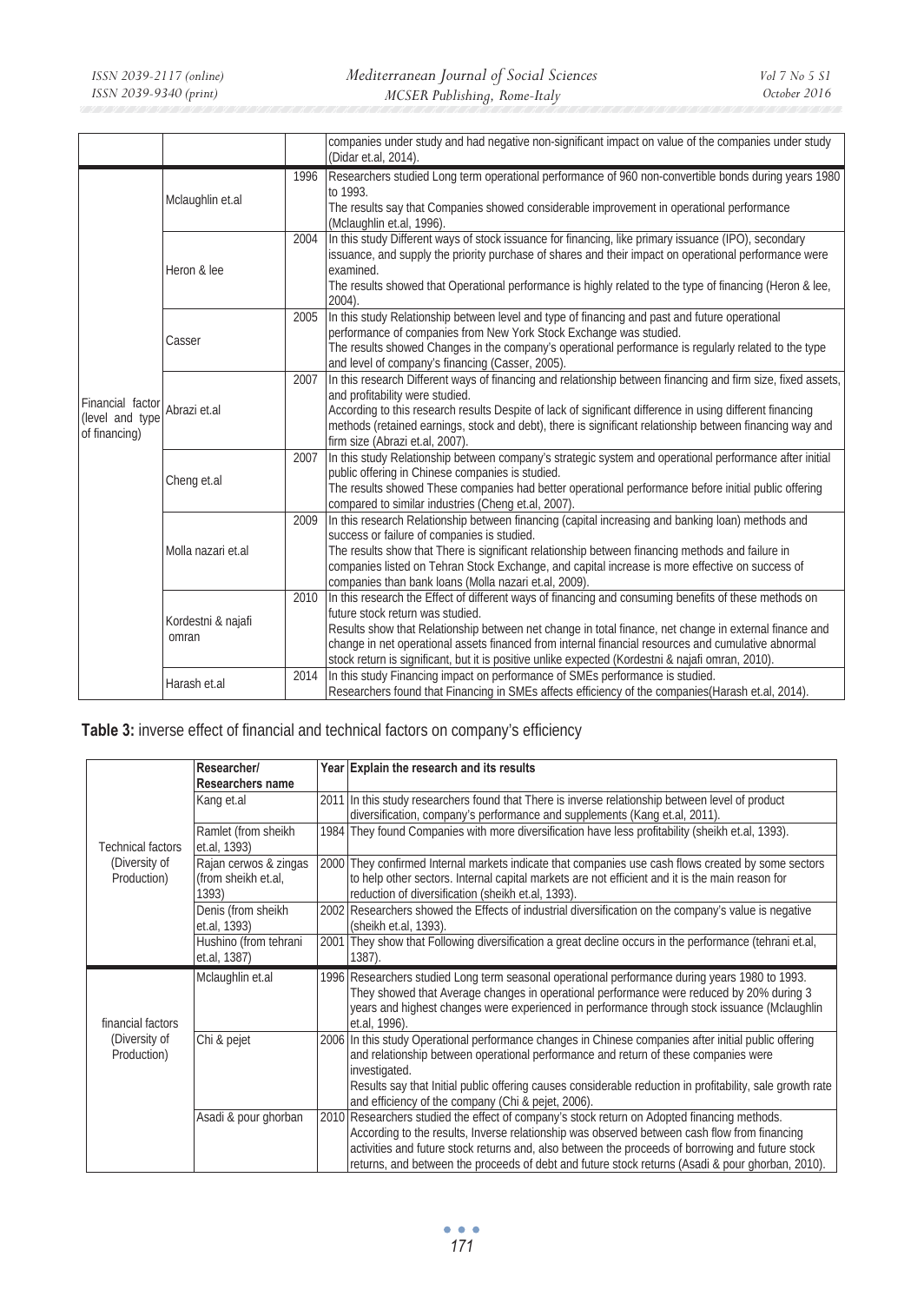#### **7. Conclusion**

Various factors influence increasing efficiency of companies. In the current study, one technical factor and one financial factor impact was studied and previous studies were described in terms of factors and effectiveness or ineffectiveness. According to the studies, most findings suggest direct significant relationship between mentioned factors and efficiency of companies. Managers and owners of the companies should act for management of internal mechanisms of the company including production management, new, diversified products tailored to the needs of the market and financial resource management including determining the best type of financing and determining the best size of each of these methods in order to improve company's efficiency. For example, in studies on companies listed on Tehran Stock Exchange suggested positive significant relationship between product diversification and company's performance. Also, management of volume and type of financing in Isfahan Pegah Company can lead to better performance for the company.

### **References**

- Abrazi, M; Dastgir, M, Gholi pour, A. Examining and analyzing financing methods of Tehran security exchange accepted companies, 2007, journal of economic researches, N4.
- Abtahi, S. H. & Mehrojan A . Methods engineering, Tehran, Ghomes, 2002, first publishing, p23.
- Asadi, GH; Pourghorban, A. Relationship of financing ways with stock future return, 2010, experimental study's of financial accounting. N29, pp 139 to 154.
- Casser; gavin john. external financing and firm operating performance, 2005,working paper, university of California, Berkeley.
- Cheng, P; Jean, J & Xinrong, X. expropriation, weak corporate governance and post-IPO performance: chinese evidence, 2007, advancese in financial economics, vol 12, p 237-267.
- Chi, J & carol, P. operating performance and Its relationship to market performance of chinese initial public offerings, 2006, the chinese economy , vol.39, iss. 5, p:28.
- Didar, H; Imani B, M; Shahrezaei, S. Effect of business diversification on performance of Tehran security exchange accepted companies, 2014, Asset management and financinf, N2.
- Fazl zadeh, A; Khanlari, M; Teimouri, H. examining the relationship between business diversification, capital structure, free cash flow and performance of Tehran security exchange accepted companies, 2014, national conference of new methods in business management.
- Harash,E; Al-Timimi, S & Alsaad, J. The Influence of Finance on Performance of Small and Medium Enterprises (SMES), 2014, International Journal of Engineering and Innovative Technology (IJEIT) Volume 4, Issue 3.
- Heron; randall, A & erik, lee. a comparison of the motivation for and the information content of different types of equity offerings, 2004, journal of business, 77, p:605-632.
- Kang, K; Lee, S; Yang, H. The Effects of Product Diversification on Firm Performance and Complemenarities between Products, 2011, International Journal of Hospitality Managemebt 409-421.
- Kazeruoni, A & Harighy M.F. Diversification of business transactions and its effects on economic growth in Iran, 2005, business research book, ninth year, N 36.
- Kordestani, GH & Najafi omran, M, Reviewing the financing methods impact on stock future income, Accounting progressive, 2010, N2, Pp 75-108.
- Maleki nejad, Affect of performance Diversification of small and average industries on economic improvement, 2006, Rahbord journal, N8, pp 41 to 170.
- Mclaughlin, robyn, assem safieddine, & gopala K. Vasudevan, the operating performance of seasoned equity issuers: free cash flow and post issue performance, 1996, financial management, 25(4),p:41-53.
- Mojtahed zadeh, V; Alavi T, S.H; Khodabahkshi, N. Relationship between financing and operating performance in of Tehran security exchange accepted companies, 2009, accounting researches, N1.
- Molla nazari, M; Hejazi, R; Sahraei, M. Examining the relationship between financing methods and success and non- success of Tehran security exchange accepted companies, 2010, financial accounting and auditing researches, N6.
- Nath, P; Nachiappan, S; Ramanathan, R. The impact of marketing capability, operations capability and diversification strategy on performance: A resource-based view, 2010, Industrial Marketing Management, Volume 39, Issue 2, February 2010, Pages 317– 329.
- Rouhi, A., Tavangar, A & Mohammadi, M. (2013). The impact of financing method on performance of private banking industry.Management Science Letters , 3(2), 547-554.
- Sheikh, M.J; Hemmati, H; Zamani G, M; Mohajerani, M. Check the effect of business diversification on financial performance of Tehran security exchange accepted companies, 2014, accounting and auditing researches, N22.
- Taghy pour, A. Relationship between Diversification and income stability, 2003, business research book, N19, pp 63 to 94.
- Taheri, SH. Efficiency and its analyzing in organizations (total efficiency management), Tehran, Hastan, 2008, first publishing, p9.
- Tehrani, R. diversification on financial performance strategy, 2007, financial researches, N25, pp 21 to 40.